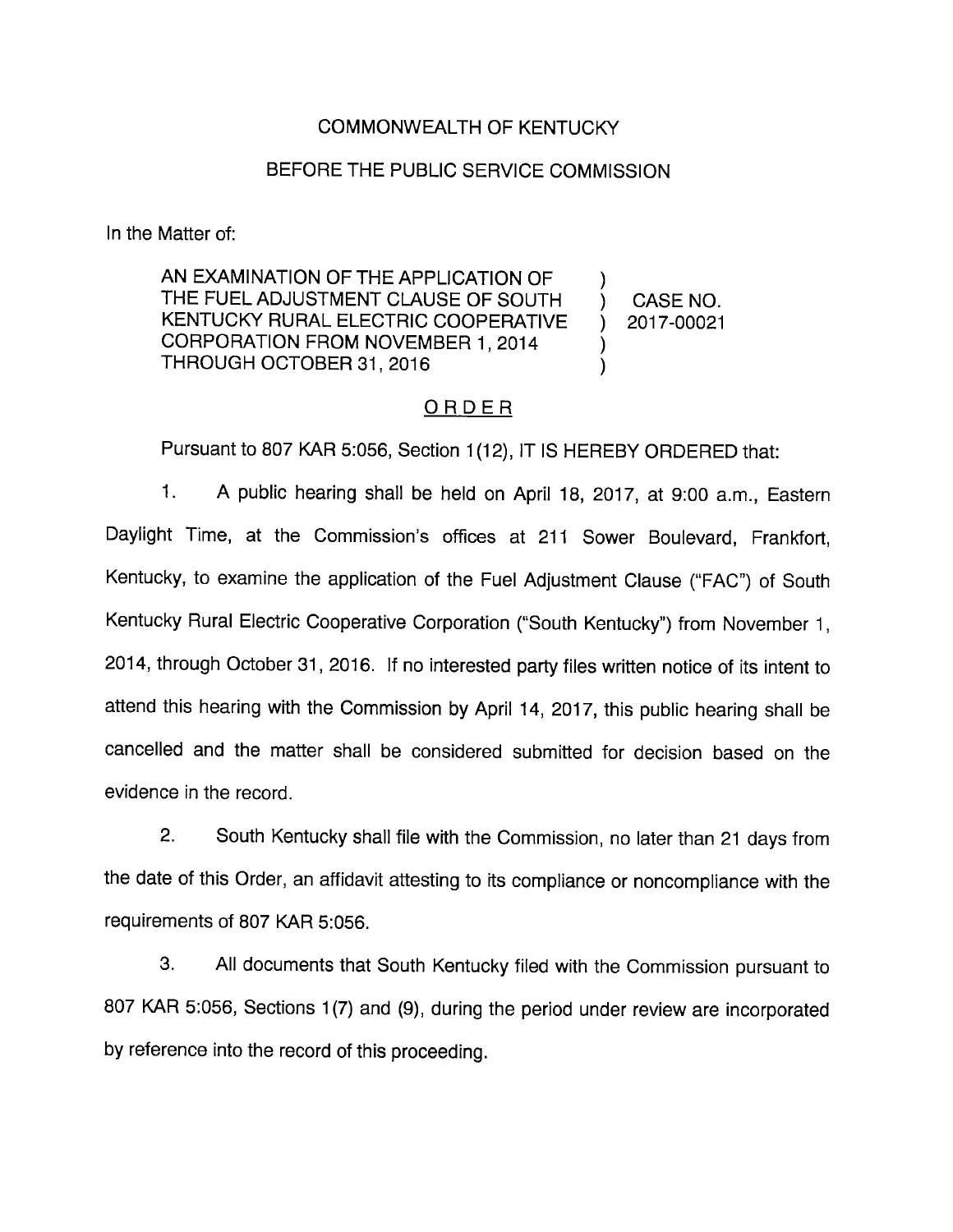4. South Kentucky shall publish the following notice no less than seven days or more than 21 days prior to the public hearing in a newspaper of general circulation in its service areas or in a trade publication or newsletter going to all customers. South Kentucky shall also file an Affidavit of Publication of Hearing Notice with the Commission no later than April 17, 2017.

> A public hearing will be held on April 18, 2017, at 9:00 a.m., Eastem Daylight Time, at the offices of the Kentucky Public Service Commission, 211 Sower Boulevard, Frankfort, Kentucky, to examine the application of the Fuel Adjustment Clause of South Kentucky Rural Electric Cooperative Corporation for the period November 1, 2014, through October 31, 2016. Individuals interested in attending this hearing shall notify the Public Service Commission in writing of their intent to attend no later than April 14, 2017. If no notices of intent to attend are received by that date, this hearing will be cancelled and the matter shall be considered submitted for decision based on the evidence in the record. Written notice of intent to attend this hearing should be sent to: Executive Director, Kentucky Public Service Commission, P.O. Box 615, Frankfort, Kentucky 40602.

5. The official record of the proceeding shall be by video only.

6. Any request for intervention must be filed by February 27, 2017.

7. Any motion to intervene filed after February 27, 2017, shall show a basis

for intervention and good cause for being untimely. If the untimely motion is granted,

the movant shall accept and abide by the existing procedural schedule.

8. a. South Kentucky shall file with the Commission, no later than 30 days from the date of this Order, its responses to all information requested in the Appendix to this Order. Responses to requests for information shall be appropriately bound, tabbed and indexed and shall include the name of the witness responsible for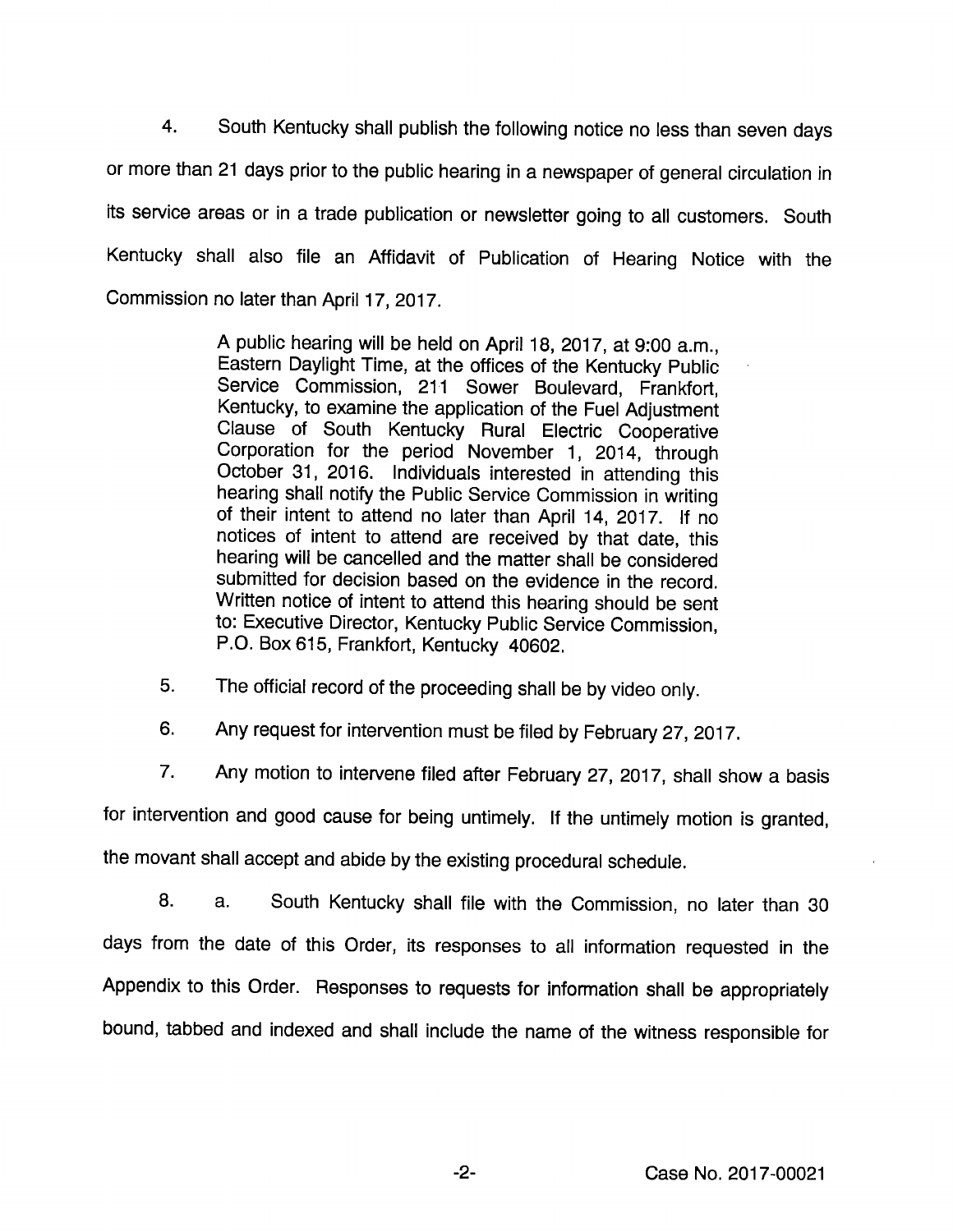responding to the questions related to the information provided, with copies to all parties of record and the original and six copies to the Commission.

b. Each response shall be answered under oath or, for representatives of a public or private corporation or a partnership or association or a governmental agency, be accompanied by a signed certification of the preparer or person supervising the preparation of the response on behalf of the entity that the response is true and accurate to the best of that person's knowledge, information, and belief formed after a reasonable inquiry.

c. A party shall make timely amendment to any prior response if it obtains information which indicates that the response was incorrect when made or, though correct when made, is now incorrect in any material respect.

d. For any request to which a party fails or refusesto furnish all or part of the requested information, that party shall provide a written explanation of the specific grounds for its failure to completely and precisely respond.

e. A party filing a paper containing personal information shall, in accordance with 807 KAR 5:001, Section 4(10), encrypt or redact the paper so that personal information cannot be read.

f. Careful attention should be given to copied material to ensure that it is legible.

-3- Case No. 2017-00021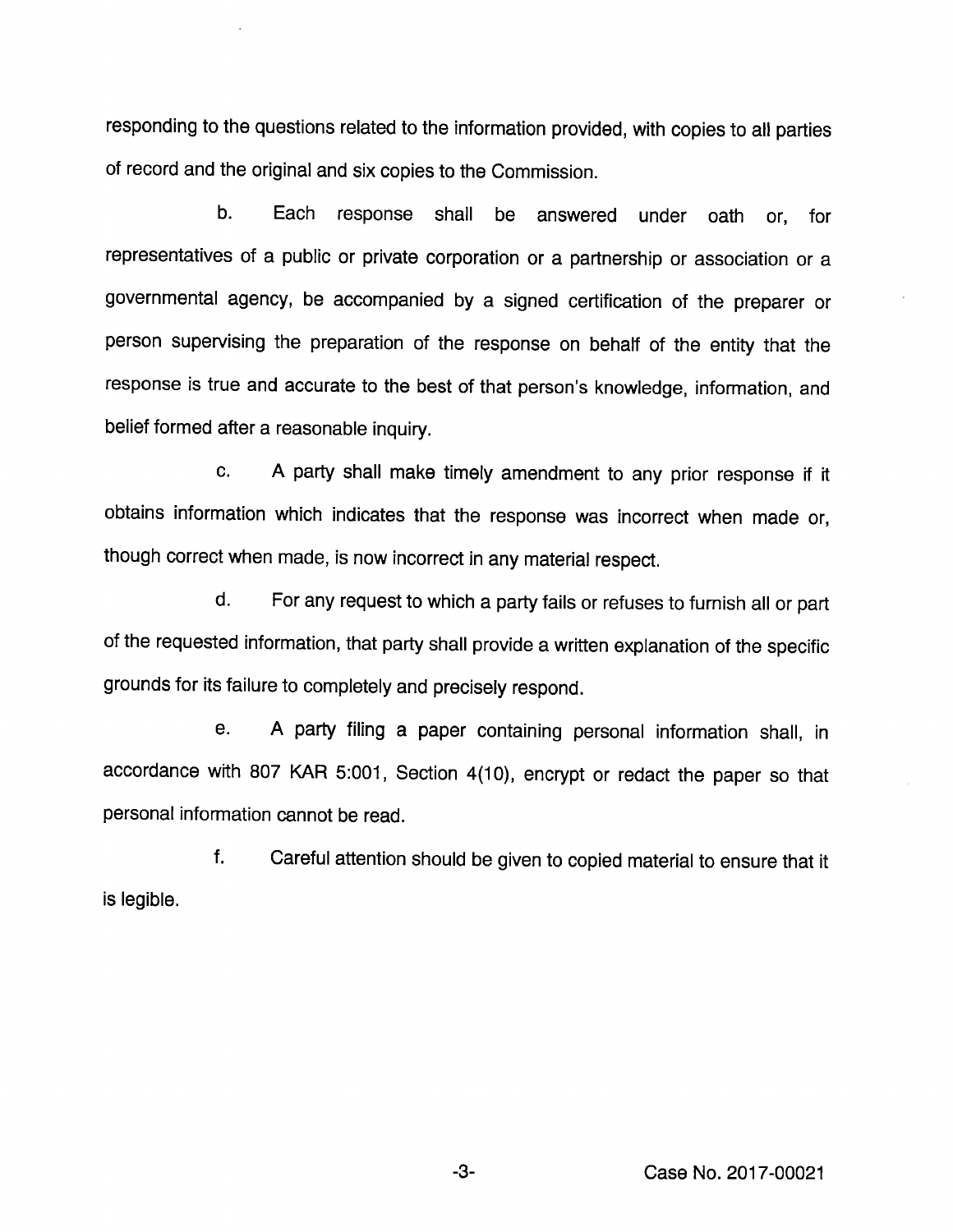By the Commission



ATTEST:

Jalina K. Mathems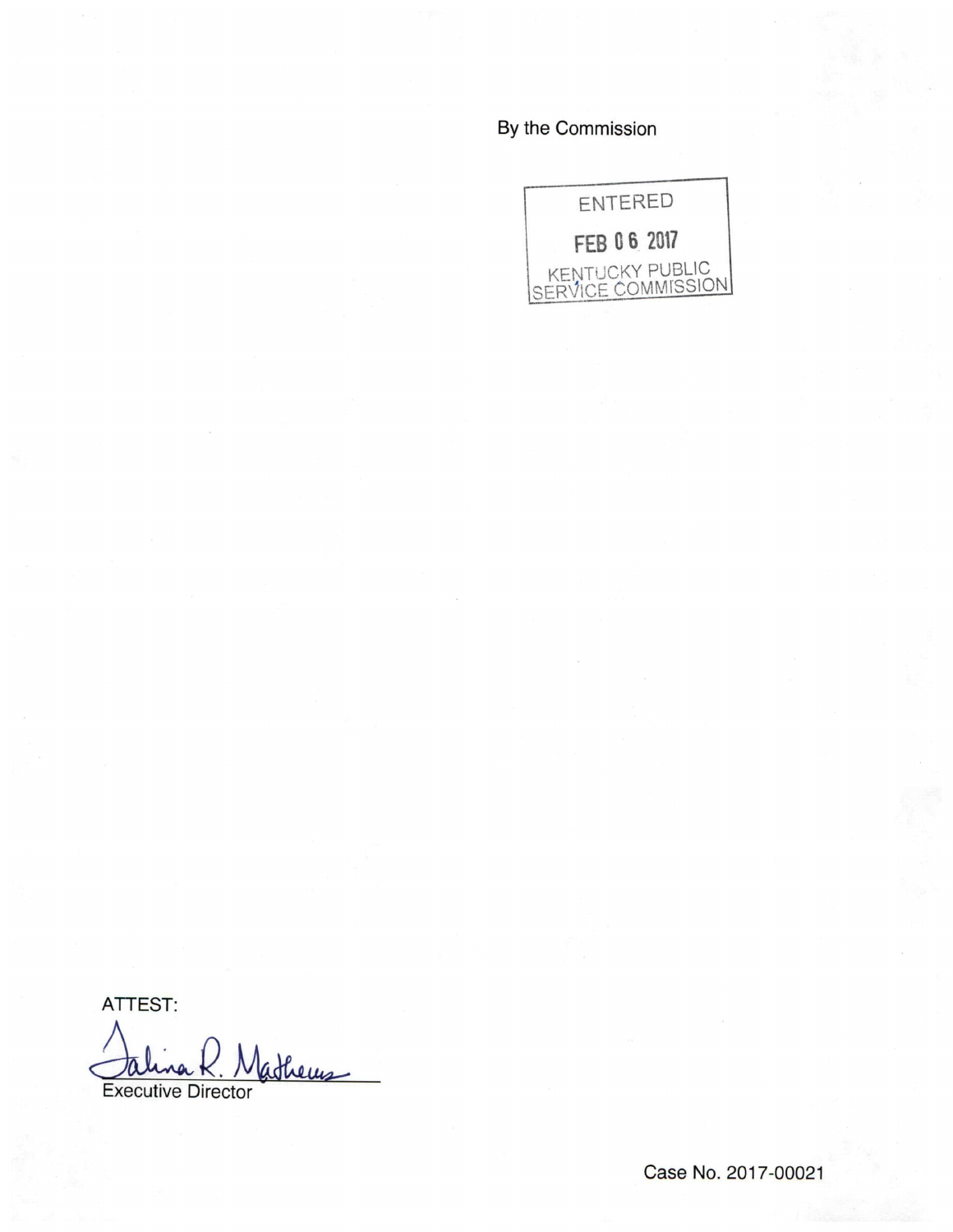#### APPENDIX

# APPENDIX TO AN ORDER OF THE KENTUCKY PUBLIC SERVICE COMMISSION IN CASE NO. 2017-00021 DATED FEB 0 6 2017

1. a. Provide a schedule of the calculation of the 12-month average line loss, by month, for November 1, 2014, through October 31, 2016.

b. Describe the measures that South Kentucky has taken to reduce line loss during this period.

2. Provide South Kentucky's monthly revenue reports and monthly billing summaries which show the total FAC billings and FAC revenue collected as reported in South Kentucky's monthly filings required by the Commission for the review period November 1, 2014, through October 31, 2016.

3. Provide a schedule showing the calculation of the increase or decrease in South Kentucky's base fuel costs per kilowatt hour as proposed by its wholesale electric supplier adjusted for South Kentucky's 12-month average line loss for November 1, 2014, through October 31, 2016.

4. Provide a schedule of the present and proposed rates that South Kentucky seeks to change, pursuant to 807 KAR 5:056, as calculated in Item 3 above, shown in comparative form.

5. Provide a copy of the current tariff showing, by cross-outs and inserts, all proposed changes in rates.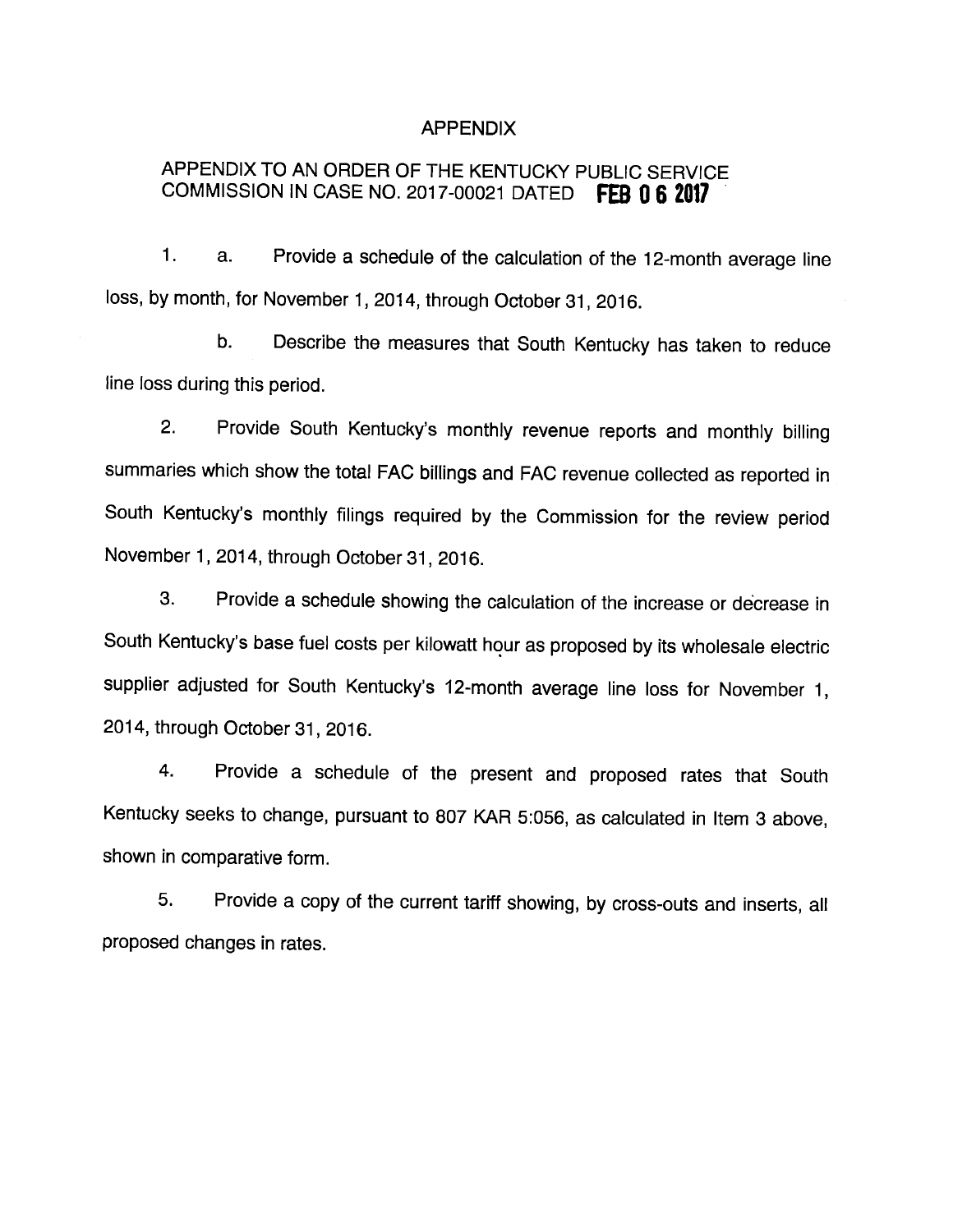6. Provide and explain the internal procedures in place to ensure the timely filing of:

a. FAC filings made pursuant to 807 KAR 5:056, Sections 1(7) and (9);

b. The affidavit certifying compliance or noncompliance with 807 KAR 5:056 as required by Commission Order in initiating FAC reviews; and,

c. The affidavit of publication of hearing notice as required by Commission Order in initiating FAC reviews.